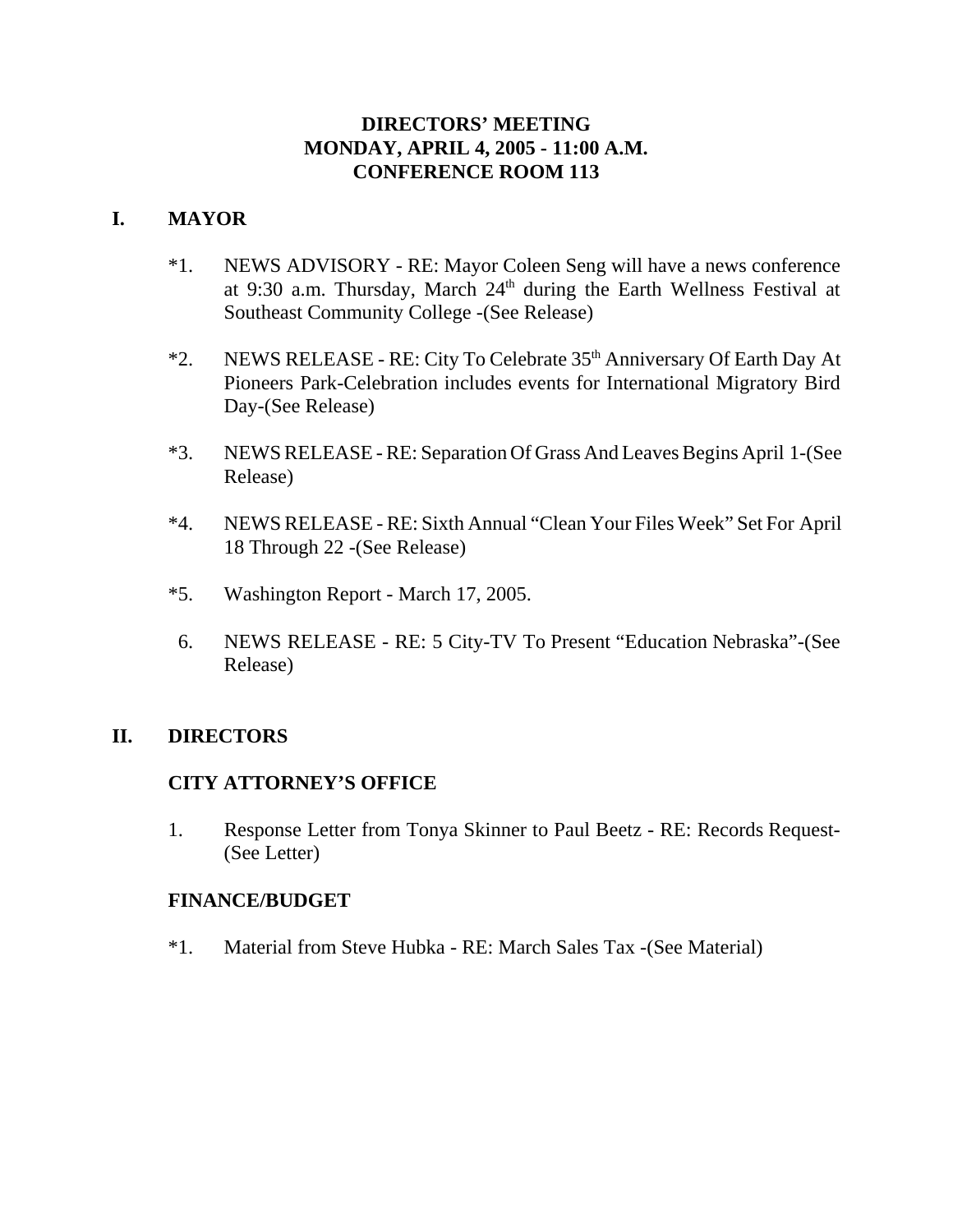### **PARKS & RECREATION**

\*1. Two Response Letters from Lynn Johnson to Paul Beetz & Colette Beetz - RE: Correspondence Received on March 15, 2005 and Correspondence sent to you on January 26, 2005; - regarding continued employment as a lifeguard-(See Letters)

## **PLANNING**

- \*1. Annexation by Ordinance 75.17 Acres Ordinance #18503 Effective: March 1, 2005.
- \*2. Letter from Tom Cajka to Brian D. Carstens, Brian D. Carstens & Associates RE: Whispering Creek Final Plat #05006-generally located at S.  $112<sup>th</sup>$  St. & Old Cheney Road-(See Letter)
- \*3. Letter from Becky Horner to Paula DiCero, Associated Engineering RE: Prairie Village  $3<sup>rd</sup>$  Addition Final Plat #05004-generally located at N.  $87<sup>th</sup>$  and Leighton Avenue -(See Letter)
- \*4. Memo from Marvin Krout RE: Letter from Realty Trust-Change of Zone #05004 -(See Memo)
- 5. E-Mail from Steve Erickson to the Planning Department RE: Supports Change of Zone #05014-(See E-Mail)

# **PLANNING COMMISSION FINAL ACTION ....**

- \*1. Special Permit No. 1006F, Amendment to Forest Lake Estates CUP (6833 Forest Lake Blvd.)- Resolution No. PC-00907.
- \*2. Special Permit No. 05007 (On-sale alcohol at 3700 S.  $9<sup>th</sup>$  Street) Resolution No. PC-00908.
- \*3. Special Permit No. 04069, Whitetail Run Community Unit Plan (NW of the intersection of S.W. 14<sup>th</sup> Street and W. Bennet Road) Resolution No. PC-00909.
- \*4. Preliminary Plat No. 04031-Whitetail Run (NW of the intersection of S.W. 14<sup>th</sup> Street and W. Bennet Road) Resolution No. PC-00910.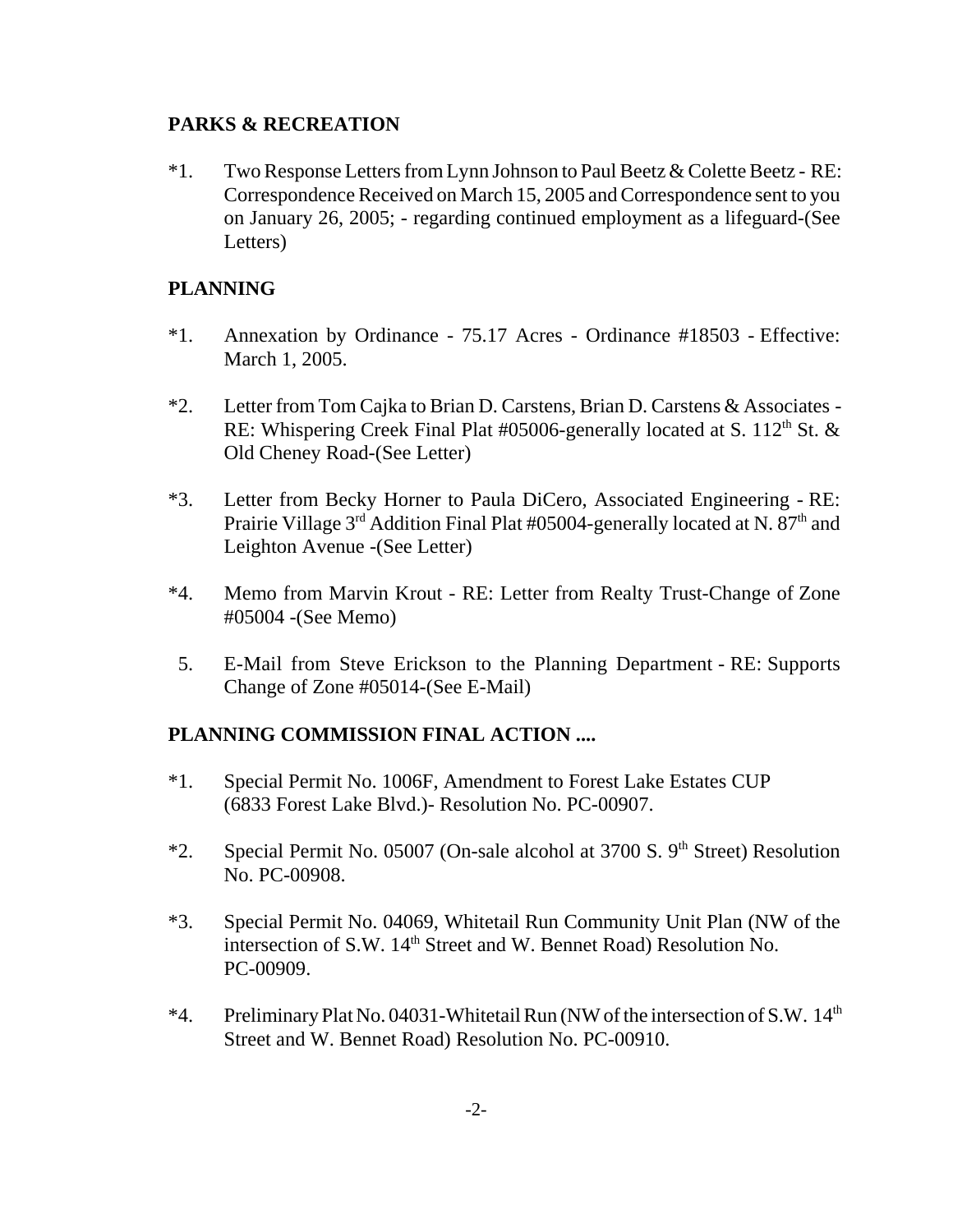- \*5. Special Permit No. 05002, Foreman Ridge Addition Community Unit Plan (East of S.W. 12th Street and south of W. Denton Road) Resolution No. PC-00912.
- \*6. Preliminary Plat No. 04011-Waterford Estates (East and west of N. 98<sup>th</sup> Street from Holdrege to "O" Streets) Resolution No. PC-00913.
- \*7. Use Permit No. 05002, Northwoods Office Park (SW corner of N. 84th Street and Northwoods Drive) Resolution No. PC-00914.
- \*8. Special Permit No. 05009, Fieldstone Center Community Unit Plan (Southwest of N. 26<sup>th</sup> Street and Old Dairy Road) Resolution No. PC-00911.

## **POLICE**

1. Response Letter from Chief Tom Casady to Don Coleman - RE: Timothy Snyder's convictions for two counts of public indecency-(See Letter)

### **PUBLIC WORKS & UTILITIES**

- \*1. Public Works & Utilities ADVISORY with attached Map- RE: Pre-Construction Open House-56th Street & Holdrege Street Storm Sewer Project-#701677-Monday, March 28, 2005; 6:00 p.m. to 7:00 p.m. at Trinity Lutheran School, Multi Purpose Room, 1200 North 56<sup>th</sup> Street (Entrance on south side of building)(See ADVISORY)
- \*2. Memo from Dennis Bartels RE: Appeal of Condition of Approval, Thompson Creek Use Permit -(See Memo)
- 3. Response Letter from Chad Blahak, Engineering Services to J.R. Brown RE: North  $14<sup>th</sup>$  & Fletcher Development Concerns -(See Letter)
- 4. Letter & Reports from Ben Higgins RE: Reports-Request for Information-Executive Summary for the Technical Studies (Appendix H) from the Final Report, April 2003 for the Mayor's Floodplain Task Force-(Reports on file in the City Council Office)(See Attached Letter)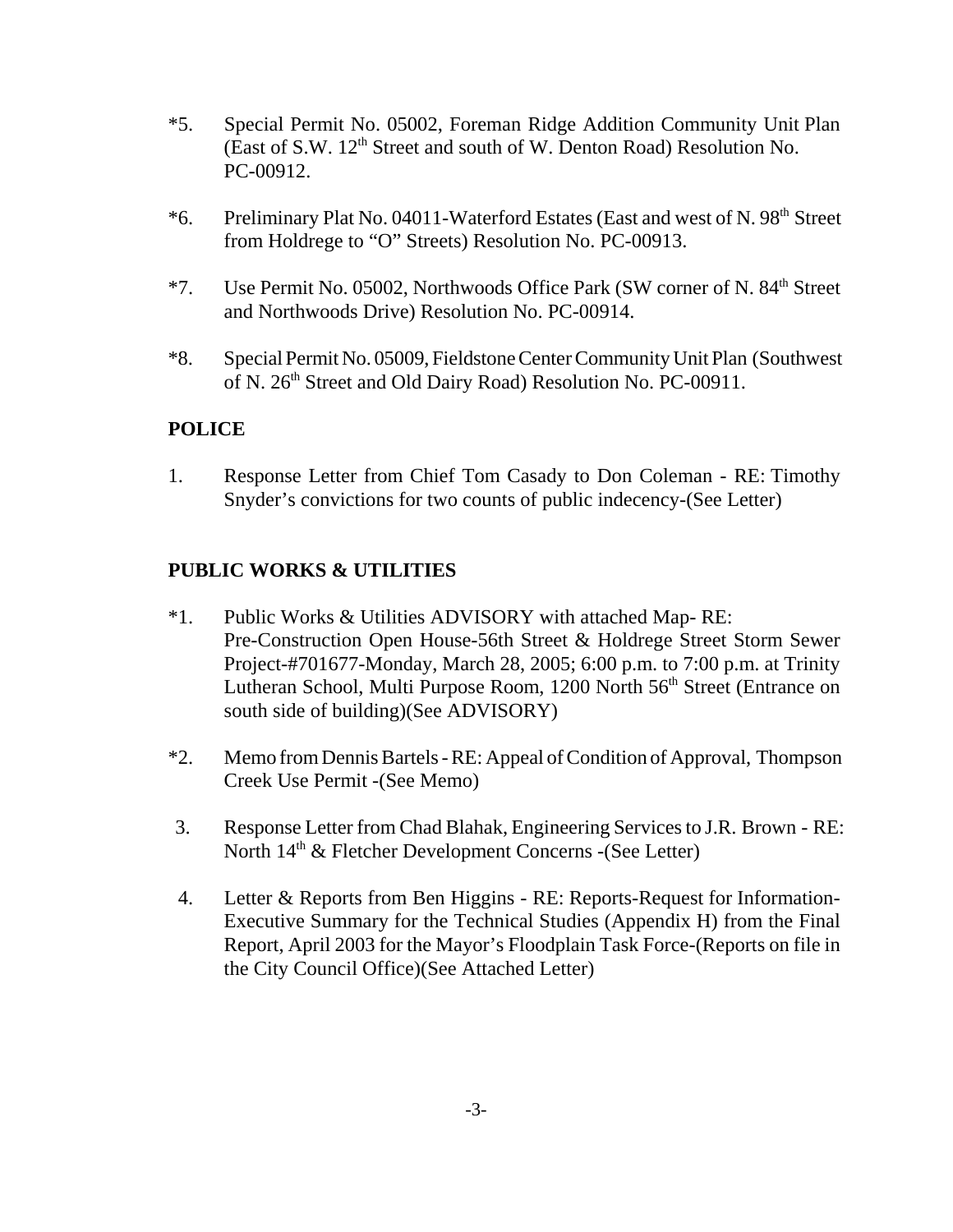### **WOMEN'S COMMISSION**

- \*1. NEWS RELEASE RE: Council of Women Leaders -April Networking Event -(See Release)
- 2. Report from Bonnie Coffey -RE: Director's Report-March 2005 -(See Report)

### **III. CITY CLERK**

**IV. COUNCIL**

### **A. COUNCIL REQUESTS/CORRESPONDENCE**

#### **GLENN FRIENDT**

1. OUTSTANDING Request to Marc Wullschleger, Urban Development Director / **Lynn Johnson, Parks & Recreation Director** - RE: Next steps for the University Place property vacation (RFI#41-02/02/05). — **1.) SEE RESPONSE FROM MARC WULLSCHLEGER, URBAN DEVELOPMENT DIRECTOR RECEIVED ON RFI#41-02/09/05.**

## **ANNETTE McROY**

1. OUTSTANDING Request to Don Taute, Personnel Director RE: Breakdown for Each Department for specifically requested information on M-Class Employees for Years 1995, 2000 and 2003 (**RFI #164 - 02-18-05** - Joint Request w/P.Newman). — **1.) SEE RESPONSE FROM DON TAUTE, PERSONNEL DIRECTOR RECEIVED ON PATTE NEWMAN'S RFI#30 & ANNETTE McROY'S RFI#164.** 

#### **PATTE NEWMAN**

1. OUTSTANDING Request to Don Taute, Personnel Director RE: Breakdown for Each Department for specifically requested information on M-Class Employees for Years 1995, 2000 and 2003 (**RFI #30 - 02-18-05** - Joint Request w/A.McRoy). — **1.) SEE RESPONSE FROM DON TAUTE, PERSONNEL DIRECTOR RECEIVED ON PATTE NEWMAN'S RFI#30 & ANNETTE McROY'S RFI#164.**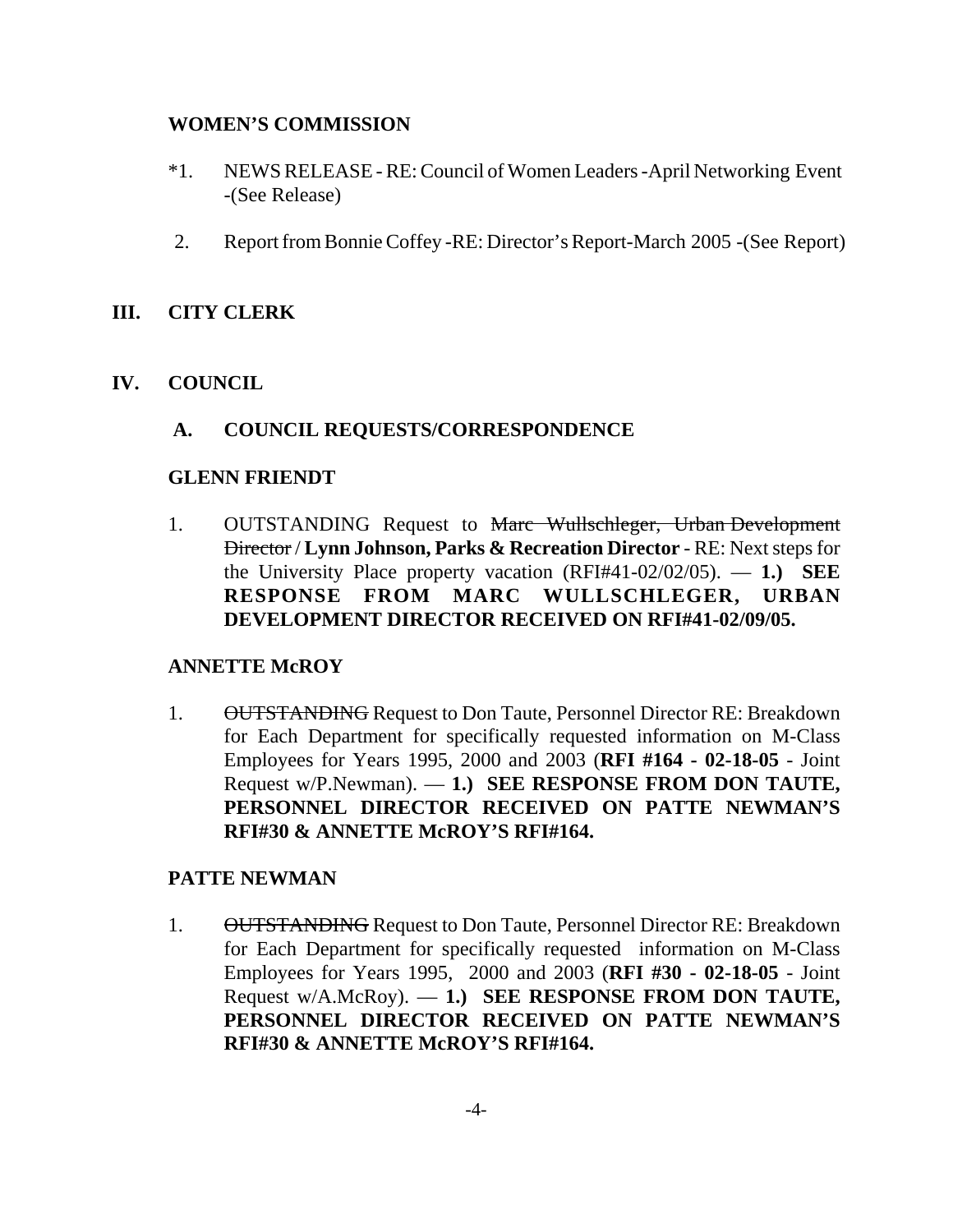- 2. OUTSTANDING Request to Marc Wullschleger, Urban Development/ **Lynn Johnson, Parks & Recreation/Ann Harrell, Public Works** - RE: Requesting information about the proposed bike/ped bridge over North  $27<sup>th</sup>$  Street -(RFI#32-3/15/05). — **1.) SEE RESPONSE FROM WYNN HJERMSTAD, URBAN DEVELOPMENT DEPARTMENT RECEIVED ON RFI#32- 3/23/05.**
- \*3. E-Mail from Patte Newman to Constituent RE: Antelope Valley-(See E-Mail)
- 4. Request to Steve Hubka, Budget/Don Herz, Finance RE: What outstanding bonds is the City of Lincoln currently paying off? -(RFI#33-3/21/05)

# **V. MISCELLANEOUS**

- \*1. E-Mail from Rose Carter, CEDARS TLC, Family Specialist RE: Monthly bus passes-(Council received copy of this E-Mail on 3/21/05)(See E-Mail)
- \*2. Letter from Brian Lee Linderholm RE: The 'Ride For Five' Program- (Council received copy of this letter on 3/21/05)(See Letter)
- \*3. Faxed Letter from Amy Evans, Executive Director, Friendship H/me RE: Support for the 'Ride For Five' Program-(Council received copy of this Letter on 3/21/05)(See Letter)
- \*4. E-Mail from Pete Beau RE: Please reconsider the down zoning issue for the Near South Neighborhood, totally opposed and thinks it goes to far -(See E-Mail)
- \*5. E-Mail from Carol B. RE: Motorsports Complex -(See E-Mail)
- \*6. Letter from Arlan & Sherrill Miller RE: The proposed Wal-Mart Super Center -(See Letter)
- \*7. Letter from Michael James, President, Woods Park Neighborhood Association - RE: Appreciation to you, for the unanimous decision to preserve the existing green space at Woods Park-(See Letter)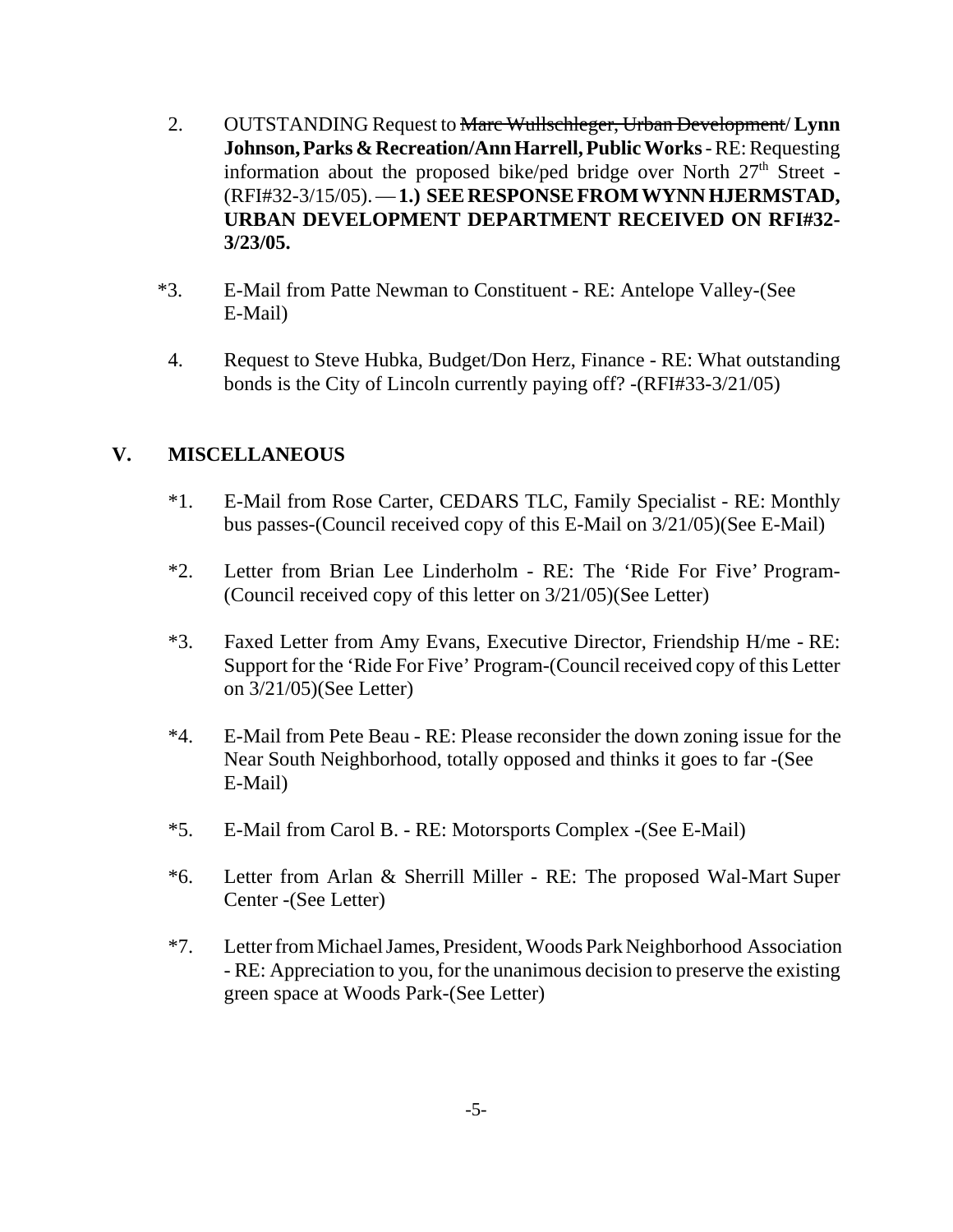- \*8. E-Mail from Michael Von Busch Sr. RE: The refunding of the bonds issued in 1996-(See E-Mail)
- \*9. Letter from Karen Licht RE: The proposed Wal-Mart -(See Letter)
- \*10. Letter from Robert & Marynel Beum RE: Proposed change of zoning designations zone # 05021-(See Letter)
- 11. Letter from Kent Eitzmann RE: Proposed Wal-Mart at SE corner of 84<sup>th</sup> & Adams-(See Letter)
- 12. E-Mail from Dick Campbell, Campbell's Nurseries and Garden Centers RE: Village Gardens Land Development -(Council received E-Mail on 3/28/05 before evening Council Meeting)(See E-Mail)
- 13. Letter from Dayna Souza; and Donnell Nicholas RE: Proposed location for Wal-Mart-North  $84<sup>th</sup>$  & Adams-(See Letter)
- 14. E-Mail from Andy Beecham RE: Support for Change of Zone #05014-Near South Neighborhood-(See E-Mail)
- 15. E-Mail from David Scheffler RE: Change of Zone #05014-(See E-Mail)
- 16. E-Mail from Melissa Landis RE: Support Change of Zone #05014-(See E-Mail)
- 17. E-Mail from Bill Bredin, Deputy Commissioner, United States Hockey League (Lincoln Stars) with response from Joan Ray-RE: Lincoln Demos -(See E-Mail)
- 18. E-Mail from Tim Francis RE: Near South Down Zoning -(See E-Mail)
- 19. E-Mail from Quentin & Mary Murrell Faulkner RE: Support for Change of Zone #05014 -(See E-Mail)
- 20. E-Mail from Robert Peters RE: Change of Zone #05014-Near South Neighborhood -(See E-Mail)
- 21. E-Mail from Blake & Laura Edwards RE: Change of Zone #05014-(See E-Mail)